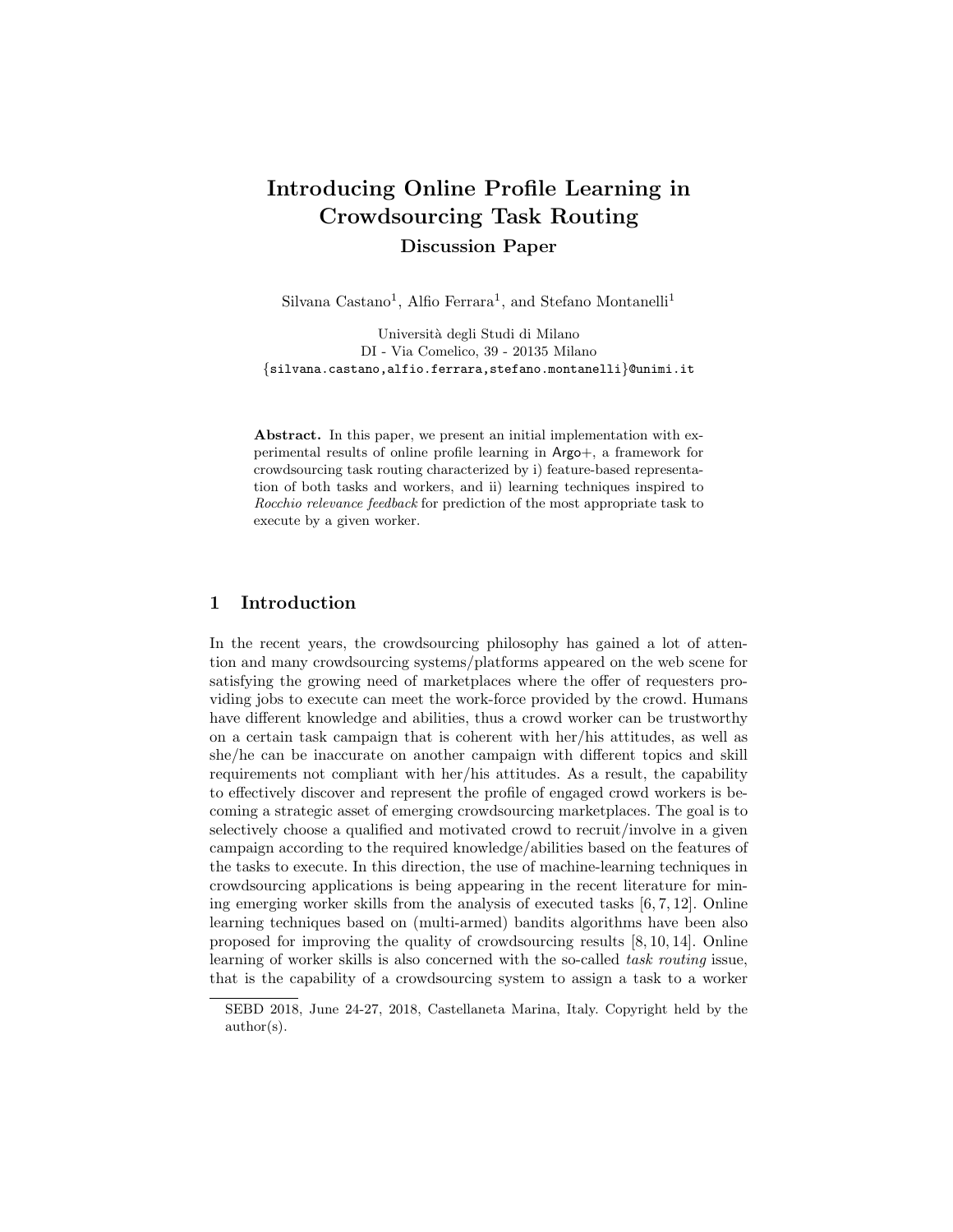based on the expectations to obtain a successful contribution from her/his answer. In the literature, popular solutions are characterized by the idea to rely on human factors for addressing task routing (e.g., [1,9]).

In this paper, we present an initial implementation of online profile learning in Argo+, a framework for crowdsourcing task routing characterized by i) featurebased representation of both tasks and workers, and ii) learning techniques inspired to Rocchio relevance feedback for prediction of the most appropriate task to execute by a given worker. A detailed description of the Argo+ framework is provided in [5]. In the following, we focus on discussing the preliminary results obtained on a real crowdsourcing campaign, by comparing the performance of Argo+ against a baseline with conventional task routing techniques.

The paper il organized as follows. Section 2 presents the basic elements of the proposed Argo+ implementation. Experimental results are then discussed in Section 3. Concluding remarks are finally provided in Section 4.

# 2 Learning-based task routing

A crowdsourcing campaign is characterized by a crowd of workers  $W = \{w_1, \ldots, w_k\}$ involved in the execution of a set of tasks  $T = \{t_1, \ldots, t_n\}$ . A task  $t \in T$  is defined as  $t = \langle id_t, a_t, m_t, d_t, F_t \rangle$ , where  $id_t$  is the unique task identifier,  $a_t$  is the task action,  $m_t$  is the task modality,  $d_t$  is the task description, and  $F_t$  is the set of task-features. A task action  $a_t$  denotes the task target, namely the goal that needs to be satisfied through crowd execution (e.g., picture labeling, movie recognition, sentiment evaluation). A modality  $m_t$  represents the kind of worker answer required in task execution (e.g., creation, decision). A description  $d_t$  represents the task request given to each worker for illustrating what is demanded to her/him in the task execution. A set of task-features  $F_t$  manually associated with the task for providing a description of task requirements, namely a specification of the capabilities expected from a worker for being involved in the execution of the task t. For each feature  $f \in F_t$ , a task-feature weight  $\omega(f)$  is associated to denote the relevance of f within the task-features  $F_t$ . A worker  $w \in W$  is defined as  $w = \langle id_w, F_w \rangle$ , where  $id_w$  is the unique worker identifier and  $F_w$  is the worker **profile** expressed as a set of worker-features. A worker-feature  $f \in F_w$  denotes a worker capability, either knowledge expertise or skill, and it is associated with a worker-feature weight  $\omega(f)$  denoting the "degree" of expertise/ability associated with the worker.

#### 2.1 Assigning tasks to workers

For enforcing task routing, Argo+ relies on a task classification procedure for aggregating the tasks  $T$  to execute into  $K$  classes, so that tasks with similar features  $F_t$  are associated with a same class. In the proposed implementation of Argo+, probabilistic topic modeling are exploited for task classification. The choice is motivated by the need to enforce a soft aggregation mechanism, where a task with a plurality of features can have multiple associated classes and it can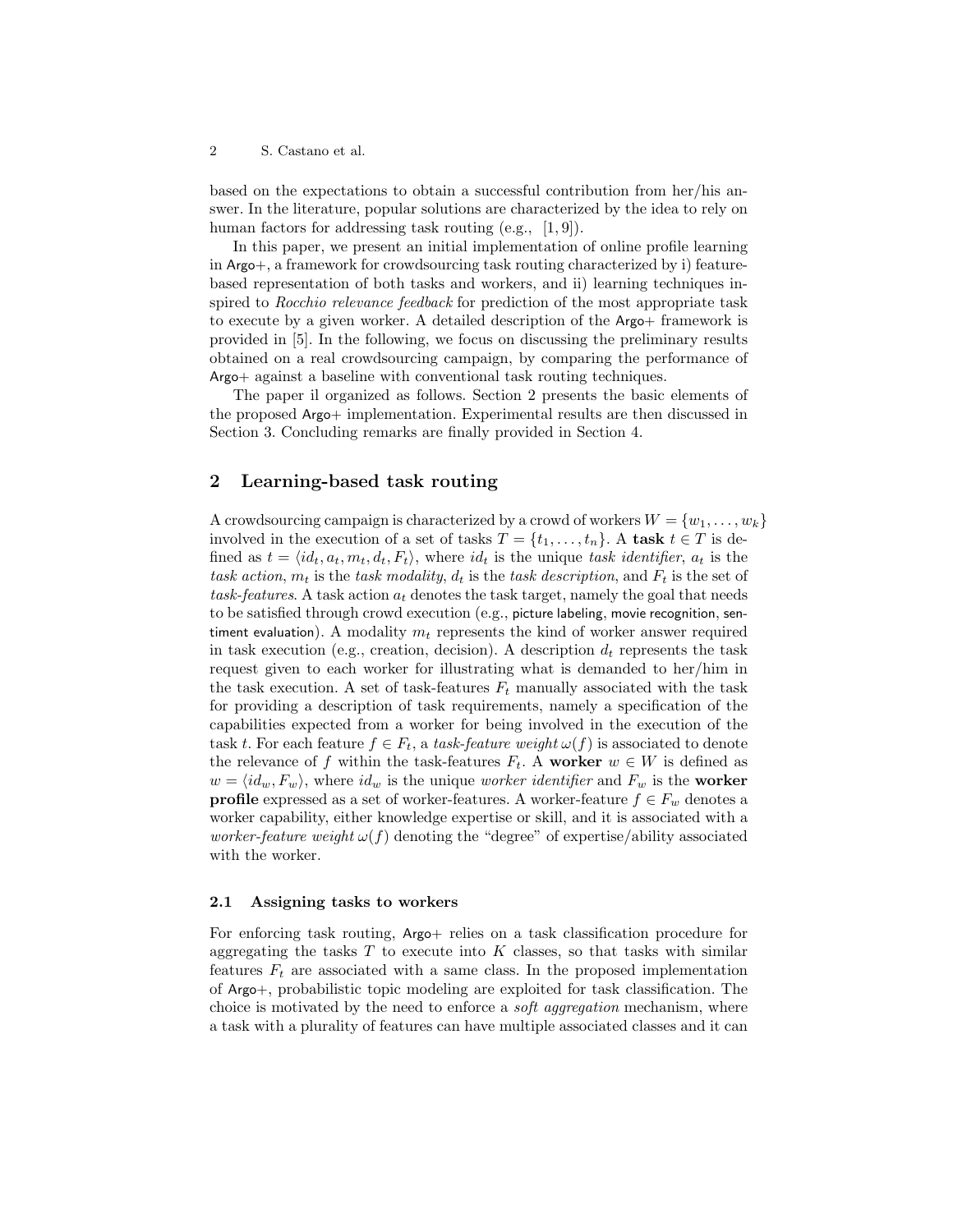be exploited by workers with different expertise, each one focused on a different class. In particular, the proposed solution is characterized by the use of Latent Dirichlet Allocation (LDA) [3] over the task-features, characterized by two discrete probability distributions, namely  $\phi$  and  $\theta$ .  $\phi$  describes the probability distribution of task-features on classes. In particular,  $\phi^k$  denotes the probability of each task-feature  $f$  of being associated with the kth class on the  $K$  possible classes.  $\theta$  describes the probability distribution of classes on tasks. In particular,  $\theta_t$  denotes the probability of the task t of belonging to each class k among the K possible classes. Finally, we denote  $\theta_t^k$  the probability of the task t to be associated with the class  $k$ . The choice of  $K$ , namely the number of classes on which LDA works for task classification, is a configuration parameter and it is discussed in Section 3.

Consider a worker w and associated worker profile  $F_w$ . When w asks for a task t to execute, the probability distributions  $(\phi, \theta)$  created by task classification are exploited. Through  $\phi$ , Argo+ calculates the maximum a posteriori estimation  $\theta_w$ given the worker features  $F_w$ . This is done by using collapsed Gibbs sampling [13] to learn the latent assignment of features to classes given the observed features  $F_w$ . In particular, we repeatedly estimate the probability  $p(f | \phi^k)$  of a feature f to be assigned to a class  $k$  and we exploit this to estimate the probability  $p(k \mid w)$  of the class k to be the correct assignment for the worker w. This sampling process is repeated until convergence, so that for each class  $k \in K$  we finally estimate:

$$
\theta_w^k \propto \frac{\sum\limits_{f \in F_w} \omega(f)_k}{\sum\limits_{f \in F_w} \sum\limits_{j \in K} \omega(f)_j},\tag{1}
$$

where  $\omega(f)_i$  denotes the weight of features of type f that have been assigned to class i. Then, from the distribution  $\theta_w$ , we select the class z and task t such that:

$$
z = \arg\max_{z \in K} \theta_w^z.
$$
 (2) 
$$
t = \arg\max_{t \in T} \theta_t^z.
$$
 (3)

We stress that a task  $t$  is available for assignment until the number of task executions expected by the system is reached, then it is marked as finished and it is excluded from the assignment mechanism.

Example 1. Consider to enforce Argo+ on a system with task classification based on  $K = 10$  and a set of thematic tags used as features both for tasks and workers. A worker w asks for a task to execute and the profile  $F_w$  is defined by the following features:

 $F_w = \langle$  (web search, 0.85), (classification, 0.85), (smartphone, 0.51), (text, 0.34), ...  $\rangle$ 

Starting from  $F_w$ , we exploit Equation 1 in order to classify the worker w with respect to the classes K. The resulting distribution  $\theta_w$  is:

| $K$        | 1    | 2    | 3    | 4    | 5    | 6    | 7    | 8    | 9    | 10   |
|------------|------|------|------|------|------|------|------|------|------|------|
| $\theta_w$ | 0.07 | 0.57 | 0.02 | 0.08 | 0.06 | 0.02 | 0.02 | 0.04 | 0.02 | 0.07 |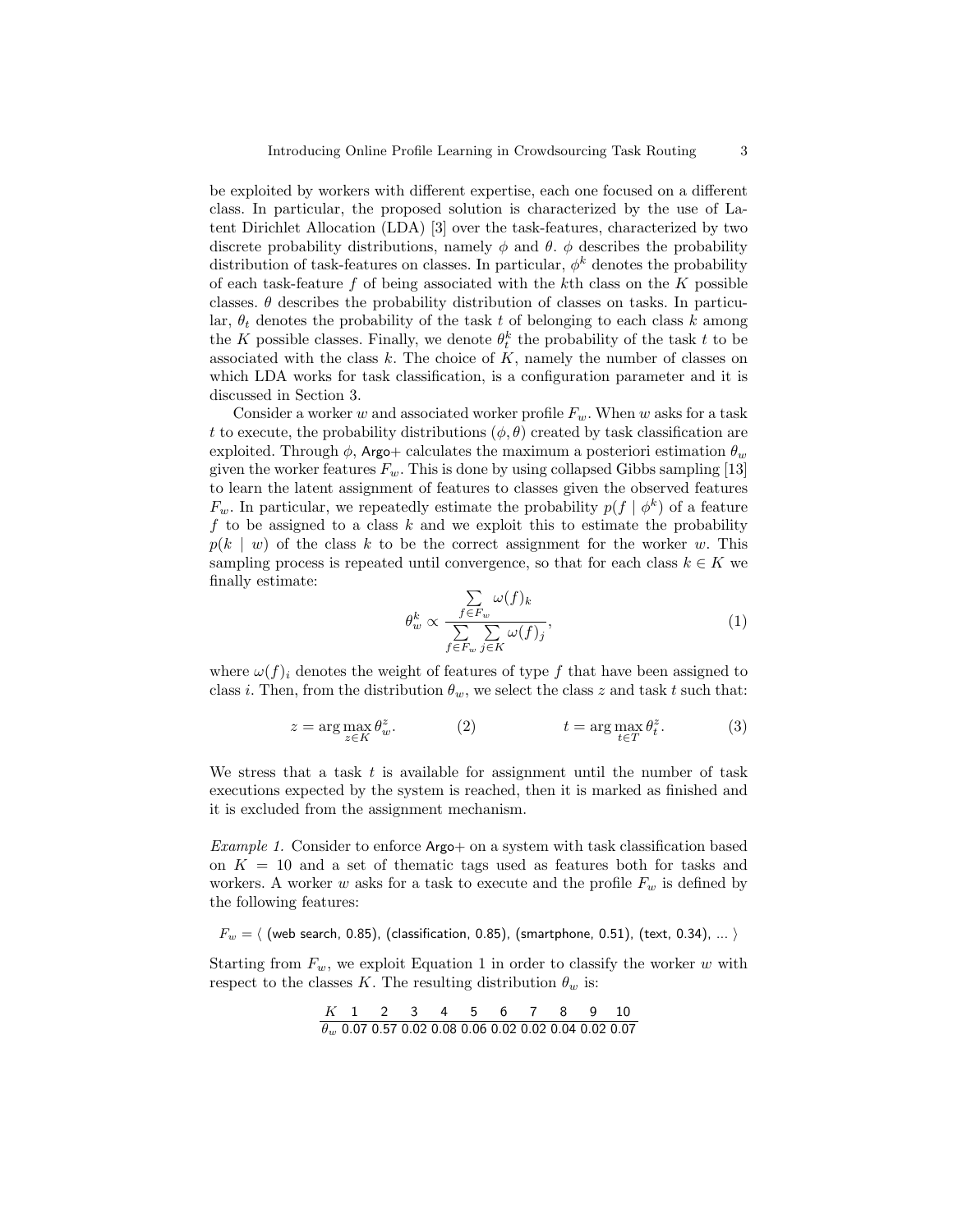From  $\theta_w$ , we exploit Equation 2 to select the most relevant class for the worker profile, that is  $k = 2$ . The top-3 features associated with  $k = 2$  in  $\phi^2$  are: classification, tweets, and web search, which motivates the relevance of the class with respect to the worker profile  $F_w$ . Given the class, it is now possible to exploit Equation 3 in order to select a task t for worker execution. The features  $F_t$  of the task selected for assignment to w are  $F_w = \langle$  (web search, 1.0), (classification, 1.0), (smartphone,  $1.0$ ))

#### 2.2 Learning worker profiles

Given a task t executed by a worker  $w$ , we need to assess the quality of the provided worker answer for deciding how to update the worker profile, and thus how to enforce learning. We call  $\alpha(t)$  the *final task result* determined by the crowdsourcing system. We note that different solutions can be employed for determining  $\alpha(t)$ . Popular solutions are based on *majority voting* mechanisms where the final task result corresponds to the answer that obtained the majority of preferences by the involved workers. Alternative solutions are also possible, such as for example *statistics-based* techniques [4]. We say that a worker w provided a successful contribution to the task t when the worker answer coincides with (or is equivalent to)  $\alpha(t)$ . Otherwise, we say that a worker w provided an unsuccessful contribution to the task  $t$ . According to this, we define the workertask result  $\rho(w, t)$  as follows:

$$
\rho(w,t) = \begin{cases} 1 \text{ if } w \text{ provided succ. contrib.} \\ 0 \text{ otherwise} \end{cases}
$$

For updating a worker profile, Argo+ relies on learning techniques inspired to the Rocchio relevance feedback [11]. When a worker  $w$  executes a task  $t$ , we associate the worker w with a new set of features  $F'_w = F_w \cup F_t$ . We denote  $\omega(f)^w$  as the weight of the feature f in  $F_w$  (possibly being 0 if f was not in  $F_w$ ) and  $\omega(f)^t$  the weight of feature f in  $F_t$  (possibly being 0 if f was not in  $F_t$ ). Then, the new weight  $\omega(f)'$  for each feature in  $F'_{w}$  is updated as follows:

$$
\omega(f)' = \gamma \cdot \omega(f)^{w} + (1 - \delta) \cdot \theta_t^z \cdot \rho(w, t) \cdot \omega(f)^t,
$$
\n(4)

where  $\gamma$  is a dumping factor in [0,1] that determines how much of the original weight of the profile features contributes to the new weight, and  $z$  is the class chosen for the task assignment. The idea behind profile update is that when a worker profile feature is not included in the task features, its weight is reduced by a factor  $\delta$ . In the other case, the new profile feature weight  $\omega(f)'$  is computed as the weighted sum between the previous profile feature weight  $\omega(f)^w$  and the task feature weight  $\omega(f)^t$ , which contribution is proportional to the relevance  $\theta_t^z$  of the task t in the class z. The task feature weight  $\omega(f)^t$  is forced to be equal to 0 when the worker does not provide a successful contribution on the task (resulting in a reduction of the corresponding profile feature weight).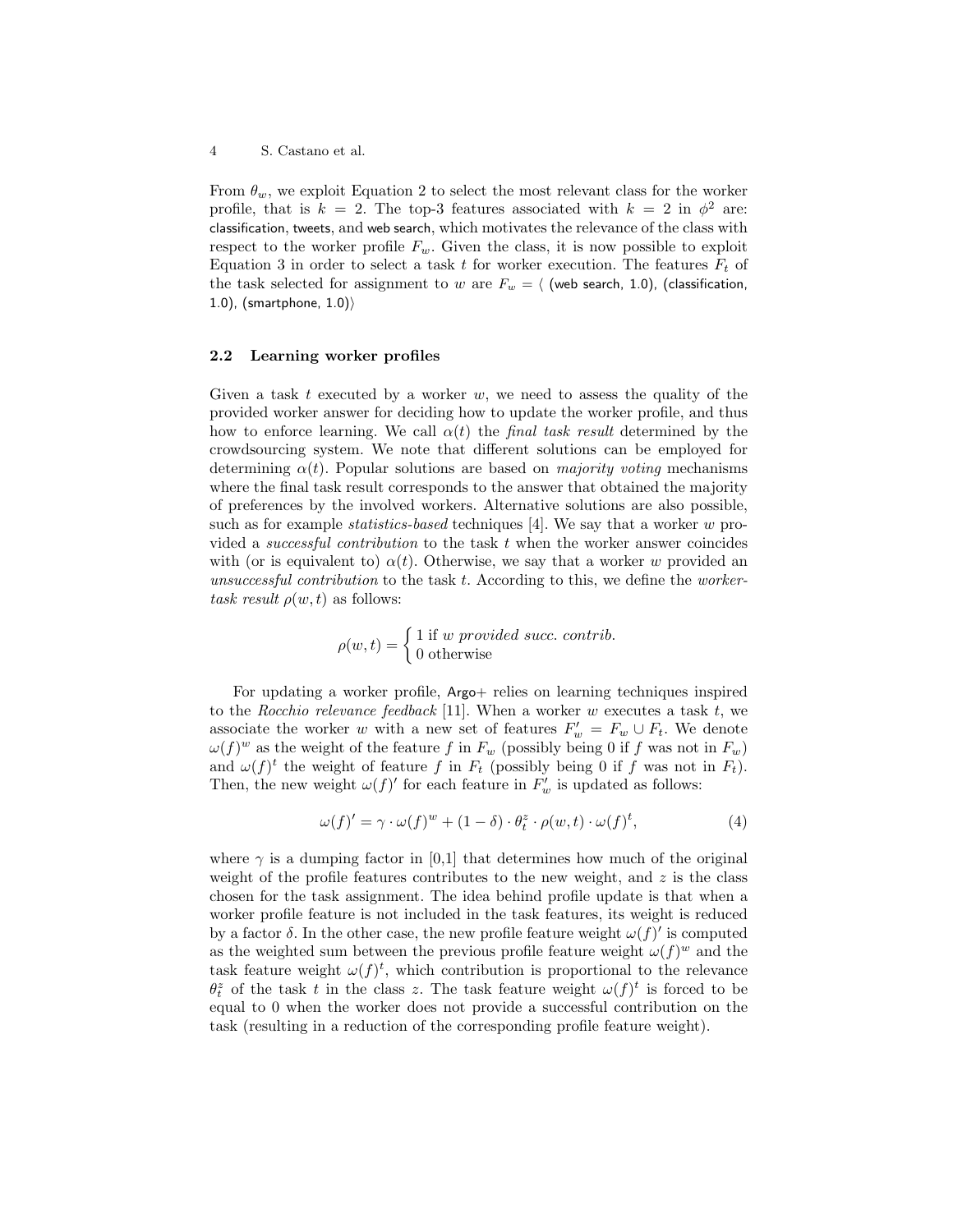Example 2. Consider the task assignment of Example 1. The worker w executed t and  $\rho(w, t) = 1$ . We update  $F_w$  by applying Equation 4. The updated worker profile  $F'_w$  is the following (the class-task relevance  $\theta_t^2 = 0.77$ ):

 $F_w = \langle$  (web search, 0.78), (classification, 0.78), (smartphone, 0.74), (text, 0.03), ...  $\rangle$ 

We note that the three features of  $t$  affects the worker profile by changing the relative feature weights. Features web search and classification remain the most relevant, but the weight of smartphone that is a feature of  $t$  is increased. On the opposite, the feature text of  $F_w$  becomes remarkably less relevant in the new worker profile, due to the fact that it is not part of the task feature set  $F_t$ . After the profile update, Argo+ will exploit the new worker profile for the subsequent task assignments to w.

## 3 Experimental results

For evaluation, we present some preliminary experimental results based on the comparison of the proposed Argo+ implementation against a basic task routing mechanism called from now on baseline.

### 3.1 Experiment setup

Our experiment relies on a crowdsourcing campaign (named paintings) run through the Argo crowdsourcing system (i.e., the system version implementing baseline routing) between November and December 2018. The experiment involved 367 students from the Faculty of Arts and Literature at the University of Milan, who have been asked to examine a dataset of paintings in order to choose for each painting the correct author among a choice of six possible painters. The paintings dataset is composed by 948 paintings from 56 different authors spanning from the 13th century to the 20th century. Each task has been executed by more than one worker, for a total of 8,573 executions. The fact that the paintings dataset is featured by a correct answer for each task (i.e., the correct name of the painting author) makes it possible to easily evaluate the effectiveness of the work done by each worker (i.e., successful contribution) in terms of number of correct answers given to the tasks question.

To setup the experiment for evaluating Argo+, we compare the success rate of the baseline execution of paintings against the success rate obtained through two different executions of paintings in Argo+: i) one execution with a flat worker profile (called Argo+noprofile) where  $\omega(f) = 0$  is initially defined for each feature (i.e., worker-feature), and ii) one execution with a custom worker profile (called Argo+profile) where  $\omega(f) = 1$  for each feature on which the worker has declared a competence. Competences declared by workers have been collected through a self evaluation questionnaire about knowledge of painters and different periods in the art history. Task and worker features have been taken from Wikidata (https://www.wikidata.org) and they include the name of the author, the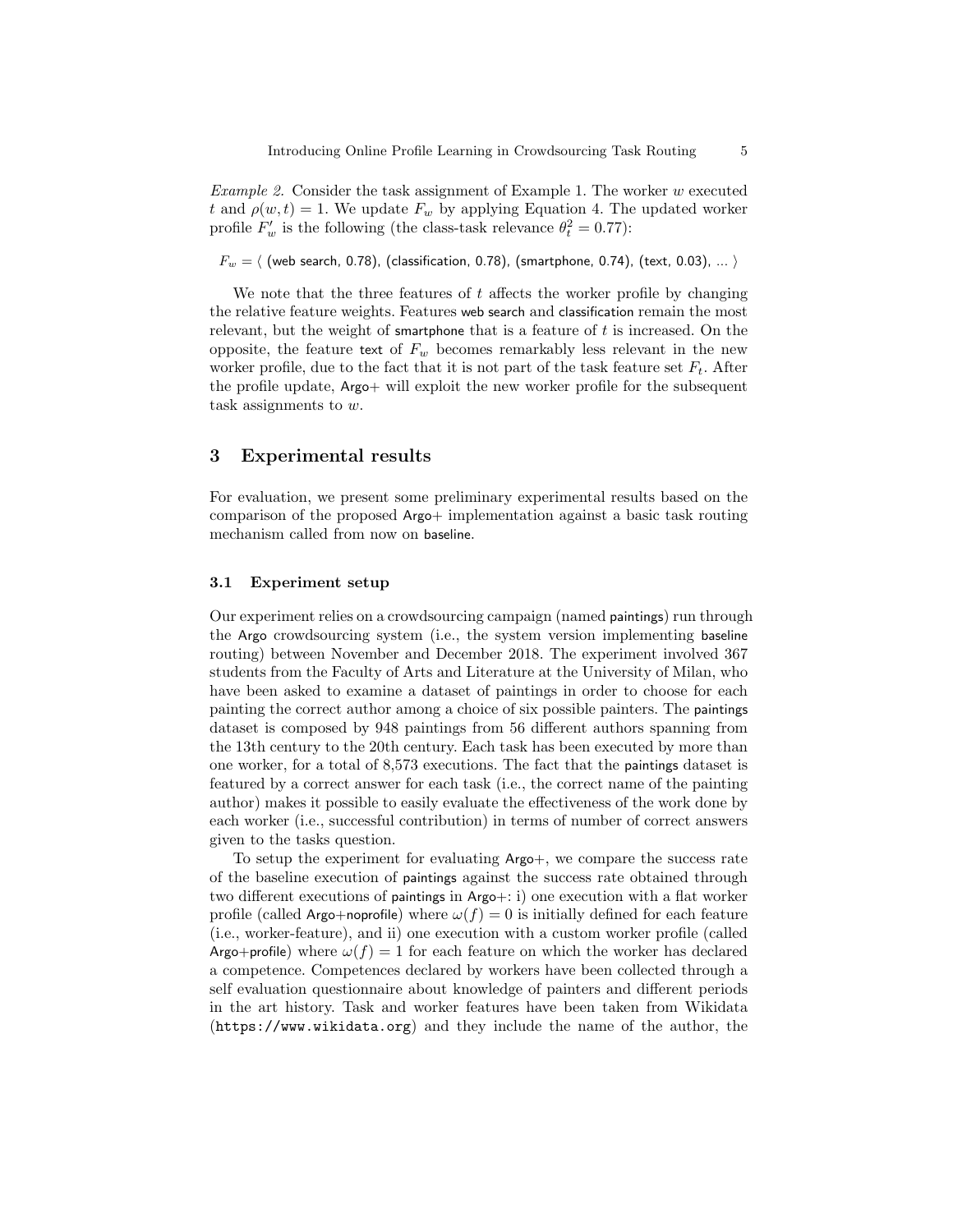

Fig. 1. Example of task with task feature and an example of (wrong) worker answer

year, and the Wikidata thematic categories available for a painting. An example of task and worker answer is given in Figure 1.

The goal of our experimental evaluation is to assess whether Argo+ improves the success rate with respect to baseline. In order to simulate the execution of Argo+noprofile and Argo+profile on exactly the same set of workers and answers used in baseline, our experiments are based on the idea to change the timesequence of tasks executed by each worker in baseline according to the assignment schedule determined by Argo+. We aim at verifying whether the tasks successfully executed by a worker w are assigned to w before than others. Being the task answers the same for all the experiments, the overall success rate will be the same as well. However, if Argo+ performs better than baseline, we expect to execute correct tasks before. In other terms, we aim at verifying if Argo+ reaches a success rate better than baseline by taking into account the first  $r$  tasks assignments. In particular, we call  $r$  (request timestamp), the timestamp at which the crowdsourcing system receives the request for a task to execute by a worker, and we call  $\sigma(r,\tau)$  the success rate of the system execution  $\tau$  at the request timestamp r. A system execution is a stream of task answers, each one collected from a worker at a certain timestamp. In our evaluation, baseline is the reference system execution, while Argo+noprofile and Argo+profile represent alternative system executions of baseline where the time-sequence of task answers is changed according to the Argo+ routing mechanism. The success rate  $\sigma(r,\tau)$  is defined as follows:

(a) 
$$
\sigma(r,\tau) = \frac{1}{r} \sum_{i=1}^{r} \rho(w,t)^i
$$
; (b)  $\sigma_R^{\tau} = \int_{1}^{R} \sigma(r,\tau) dr$ 

where  $\rho(w, t)^i$  in (a) is the worker-task result received by the system at the *i*th request timestamp in the execution  $\tau$  and (b) measures the overall system performance of task routing with  $R$  representing the overall number of successfully executed tasks in a system execution  $\tau$  (i.e., R is the sum of all the  $\rho(w,t) = 1$ in τ). Given two different system executions  $\epsilon$  and  $\gamma$ , the delta value  $\delta_r(\gamma, \epsilon)$ represents how much the success rate of  $\gamma$  changes with respect to  $\epsilon$  at time r. The delta value  $\delta_r(\gamma, \epsilon)$  is defined as  $\delta_r(\gamma, \epsilon) = \frac{\sigma(r, \gamma)}{\sigma(r, \epsilon)}$ .

#### 3.2 Considerations

Experiments have been performed with a number of classes  $K = 30$  for task classification and a dumping factor  $\gamma = 0.3$  for worker profile learning. The com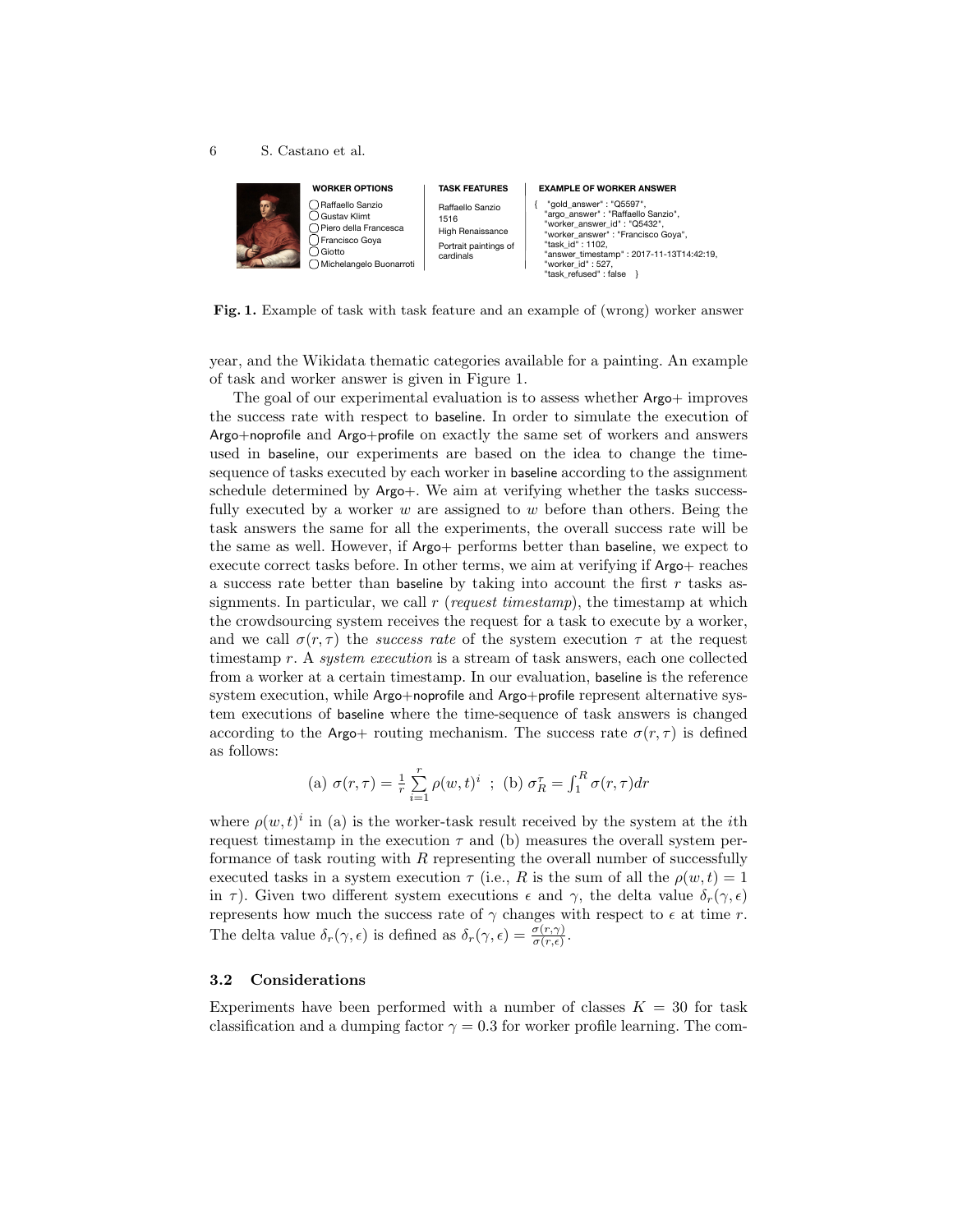parison of baseline against Argo+noprofile and Argo+profile on success rate  $\sigma(r,\tau)$ and delta value  $\delta(\gamma, \epsilon)$  are shown for the first 200 tasks requests in Figures 2(a) and  $2(b)$ , respectively. We observe that both Argo+noProfile and Argo+Profile suc-



Fig. 2. (a) success rate on executed tasks, (b) increment of performances with respect to baseline

ceed in improving the success rate of baseline, since successfully executed tasks are assigned to workers before other tasks in most cases. For the first 200 requests, the success rate of Argo+Profile is around 20% better than baseline. It is also interesting to note that, at the very beginning of the system execution  $(r < 50)$ , the behavior of Argo+noProfile and Argo+Profile is very unstable since learning has insufficient information for recognizing the appropriate task class for each worker. However, Argo+ quickly learns the worker profile  $(r > 50)$  and this has a positive impact on the assignment of subsequent tasks. The performance of Argo+noProfile becomes similar to baseline after the 300th worker request. This is due to the fact that Argo+ first selects tasks that are highly relevant for the worker profile, while subsequent assignments are about residual tasks of the K classes for which the relevance for the worker profile is weaker.

Finally, we compare baseline and Argo+ through  $\sigma_R^{\tau}$  and we obtain that  $\sigma_R^\tau\,=\,399.59$  for baseline,  $\sigma_R^\tau\,=\,424.66$  for Argo+Profile, and  $\sigma_R^\tau\,=\,399.61$  for Argo+noProfile. As a result, we observe that the use of a questionnaire for initializing the worker profile provides the best performance on the three considered system executions (see also Figure 2(b) on the increment value). However, after a small number of executions, the performance of the learning system without the initial set-up of the worker profile becomes similar to the one of the system execution initialized with the questionnaire. This confirms the intuition behind the use of flat profiles which argues that the auto-evaluation of worker skill/abilities could be misplaced with respect to the real worker expertise, and thus sometimes damaging the performance of the crowdsourcing system.